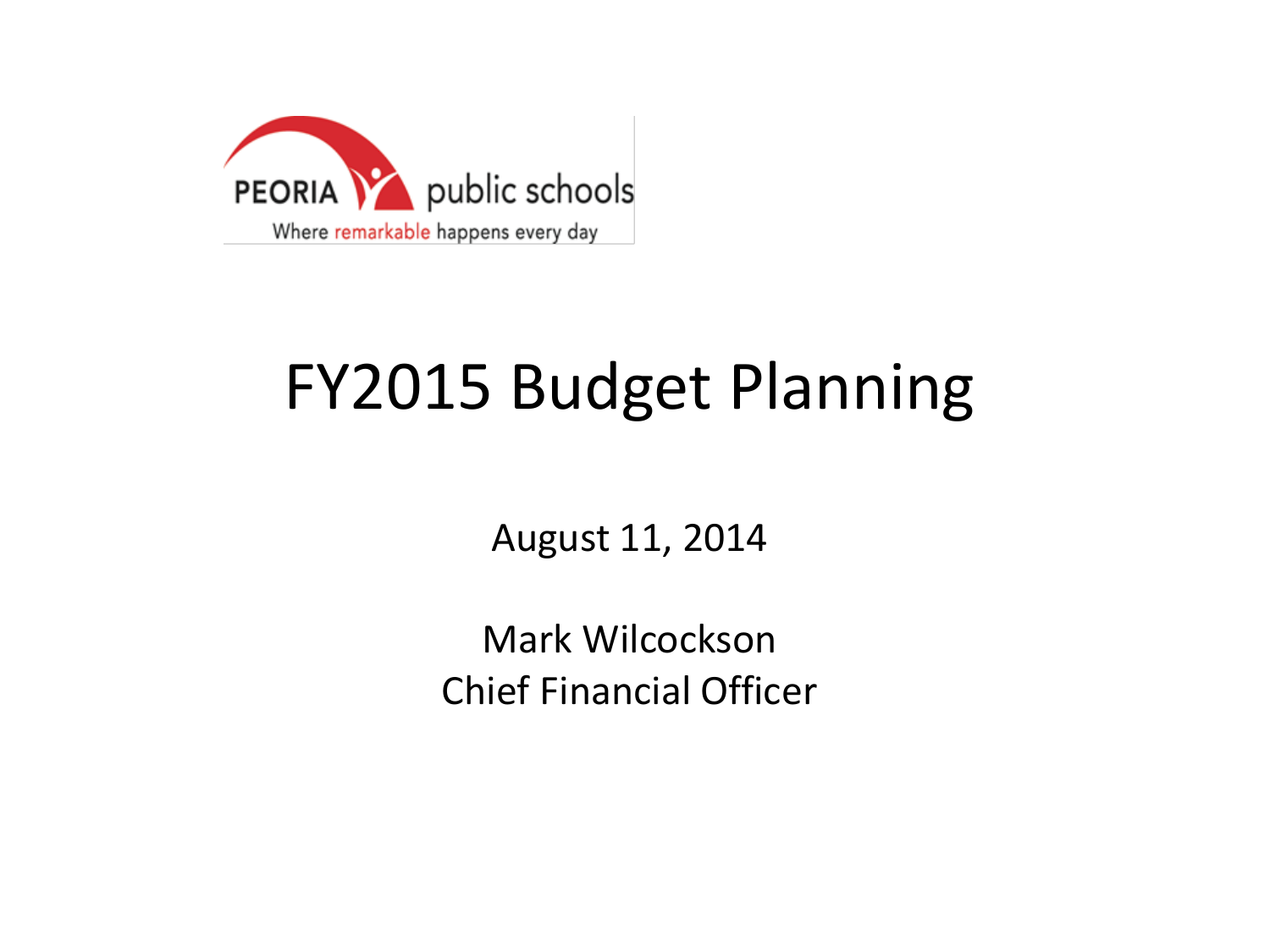## FY2015 Budget Adoption Process and Timeline

- August 11 FY2015 budget planning reviewed with the Board
- August 22 Initial budget posted for 30 day period
- August 25 Budget presented to the Board for review and discussion
- September 22 Budget hearing on proposed budget Board action on budget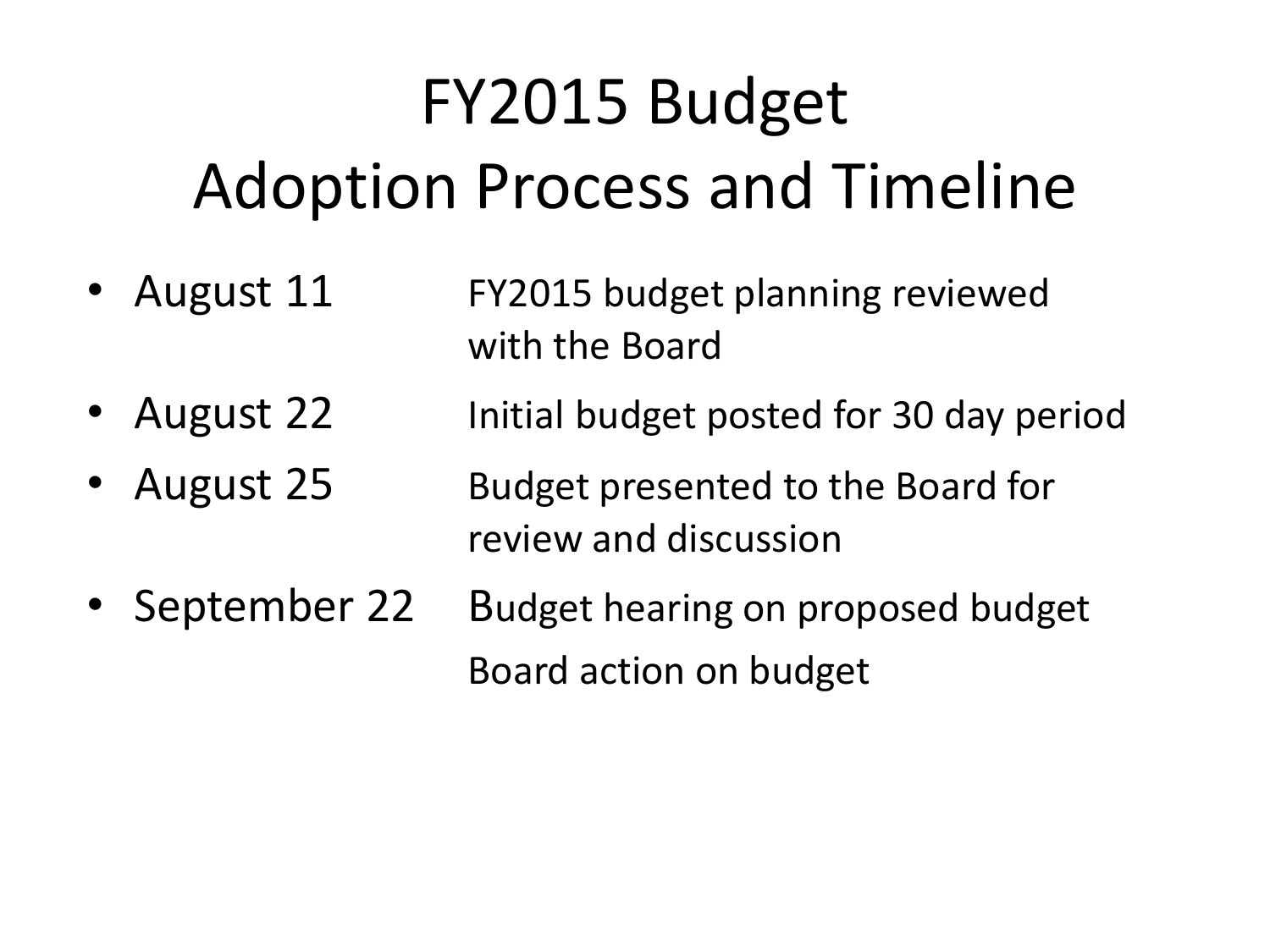#### PEORIA PUBLIC SCHOOLS DISTRICT 150 FY2014 AMENDED BUDGET

|                              |                                     | <b>TOTAL</b>     | <b>PERCENT</b> |
|------------------------------|-------------------------------------|------------------|----------------|
|                              |                                     | <b>OPERATING</b> | OF TOTAL       |
|                              |                                     | <b>FUNDS</b>     | *              |
|                              |                                     |                  |                |
| <b>Revenues</b>              | <b>Property Taxes</b>               | 44,699,486       | 30%            |
|                              | <b>Replacement Taxes</b>            | 12,540,000       | 8              |
|                              | <b>State Grants</b>                 | 11,907,770       | 8              |
|                              | <b>General State Aid</b>            | 44,592,939       | 30             |
|                              | <b>Federal Sources</b>              | 29,573,647       | 20             |
|                              | Other                               | 7,558,297        | 5              |
|                              | "On Behalf of" Payments             | 15,000,000       |                |
|                              | <b>Total Direct Revenues</b>        | 165,872,139      | 100 %          |
| <b>Expenditures Salaries</b> |                                     | 96,612,252       | 62             |
|                              | <b>Benefits</b>                     | 26,883,031       | 17             |
|                              | <b>Purchased Services</b>           | 22,439,554       | 14             |
|                              | <b>Supplies and Materials</b>       | 6,409,316        | 4              |
|                              | <b>Capital Outlay</b>               | 3,109,589        | $\mathbf{2}$   |
|                              | <b>Other Objects</b>                | 1,139,341        | 1              |
|                              | <b>Termination Benefits</b>         | 64,000           | 0              |
|                              | "On Behalf of" Payments             | 15,000,000       |                |
|                              | <b>Total Expenditures</b>           | 171,657,083      | 100 %          |
|                              | Revenues over (under) Expenditures  | (5,784,944)      |                |
|                              | Fund Balance Beg of Yr July 1, 2013 | 16,418,660       |                |
|                              | End of Yr (projected)               | 10,633,716       |                |
|                              |                                     |                  |                |

**Includes Educational, Operations and Maintenance, Transportation and IMRF/Social Security Funds**

**\* Excludes "On Behalf of" Payments**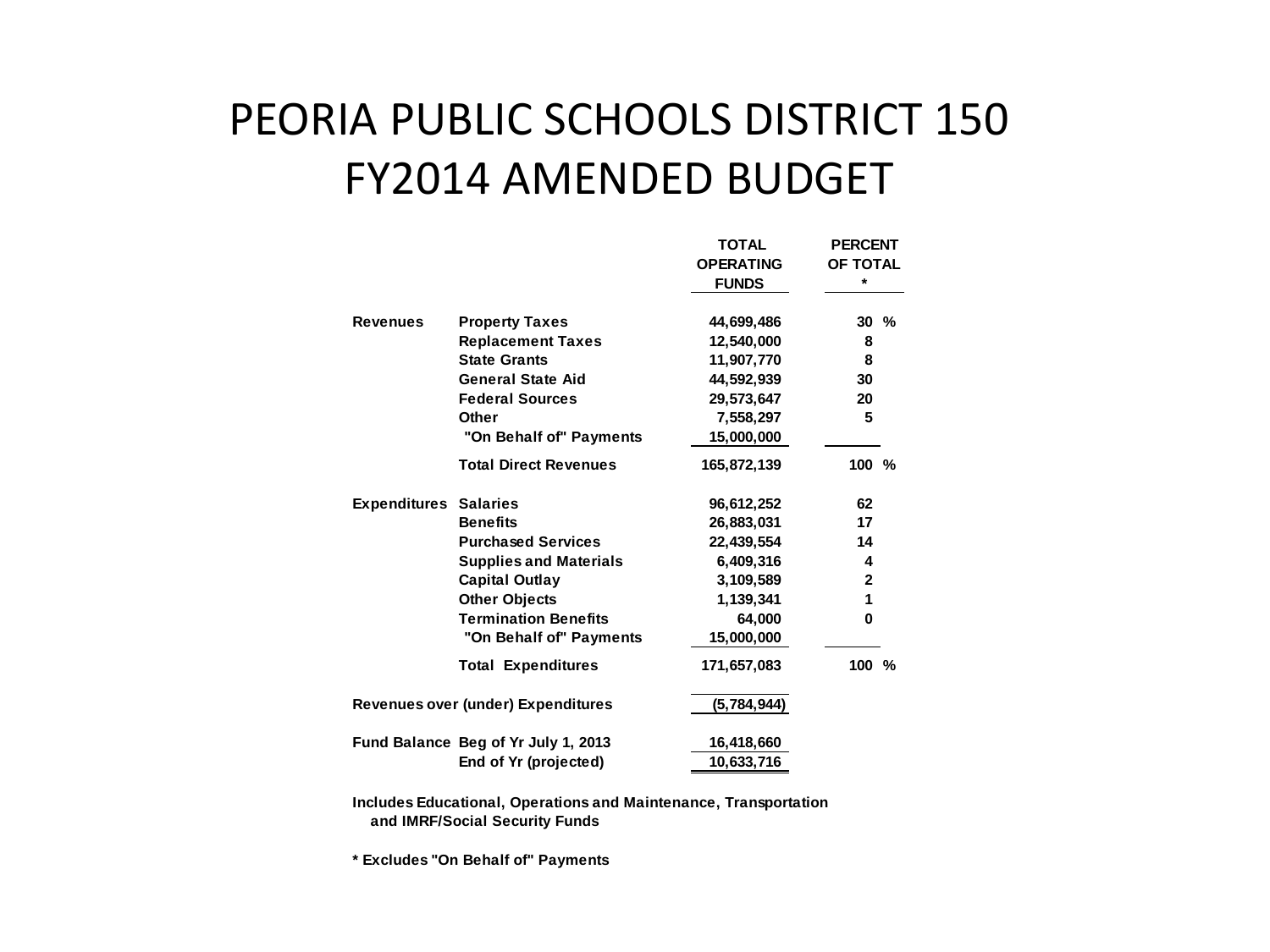# Key Sources of Revenue

- Local Property Taxes (30%)
- General State Aid (30%)
- Federal Sources (20%)
- Restricted State Grants (8%)
- Corporate Personal Property Replacement Taxes (8%)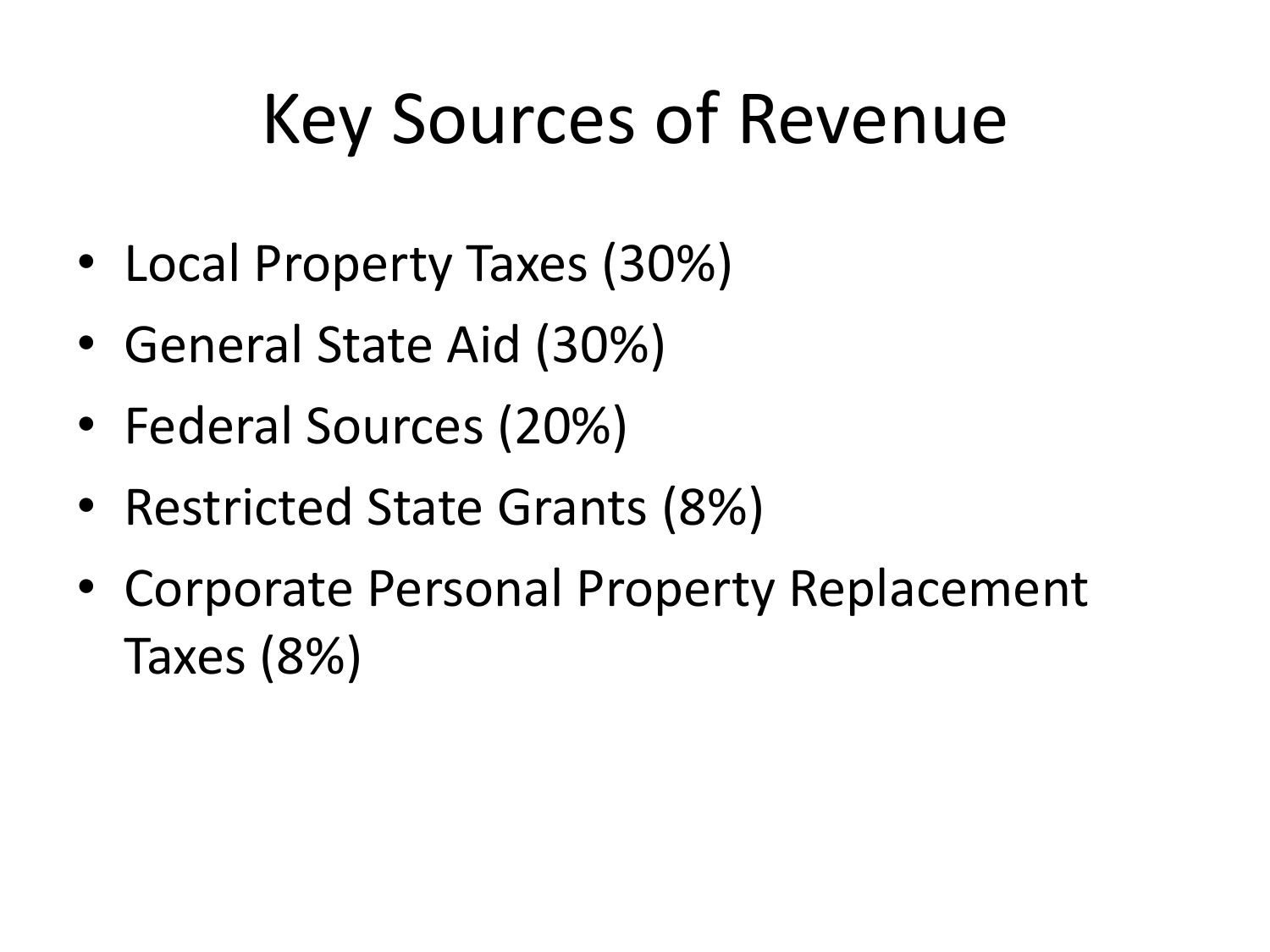## **Planning Assumptions Local Property Taxes**

- EAV optimistic prediction is level EAV
- Southtown TIF expired 2013
- Maximum tax rate limits for operating funds (e.g., Ed, O & M, Transportation)
- Given these factors, overall FY15 Property Tax revenue is currently projected to be level with FY15 revenue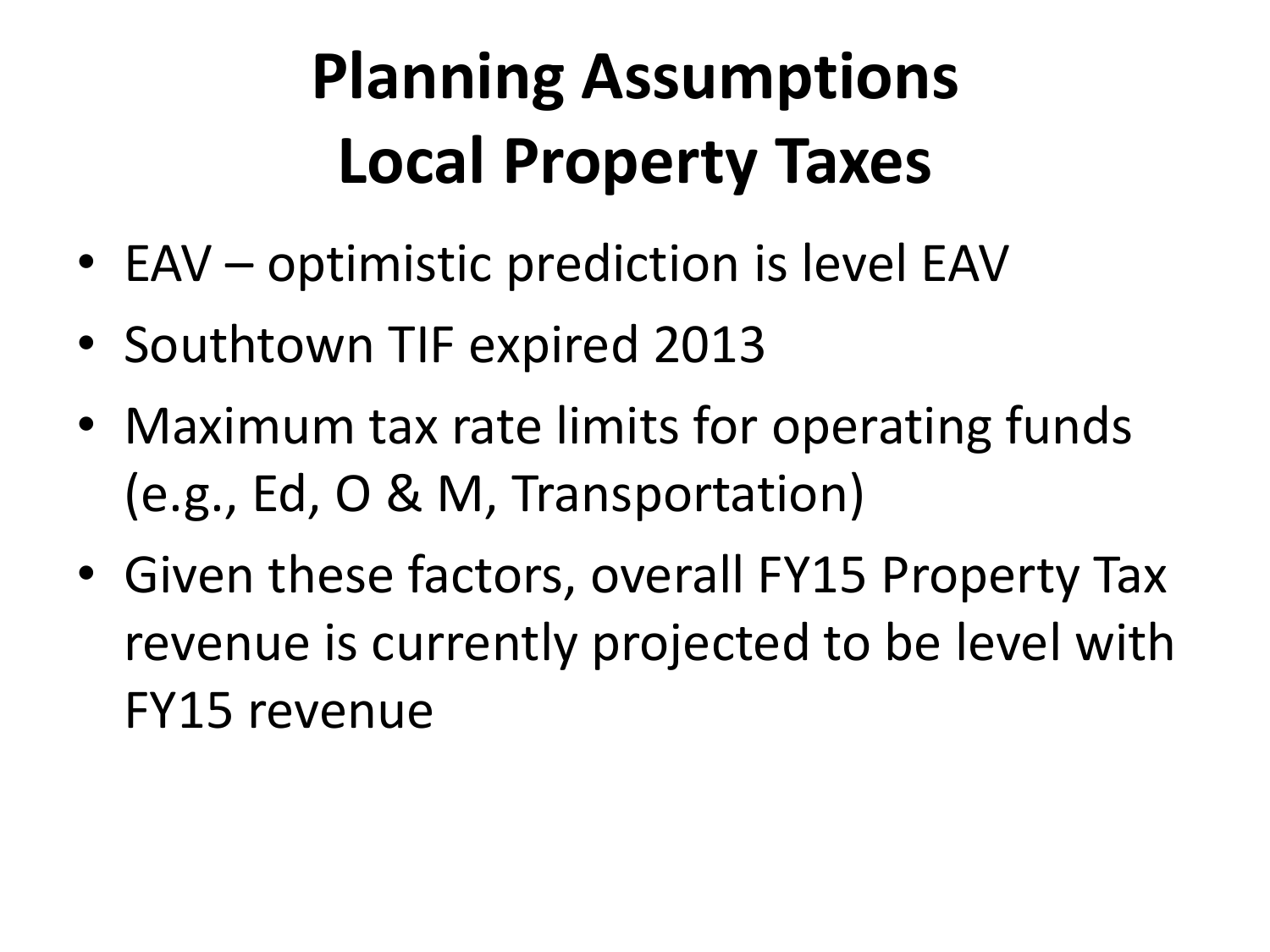### **Planning Assumptions General State Aid**

• Appropriation increase of \$80 million, 1.8%

• Prorated at 89% of state foundation level of \$6,119, same level as FY2014

• Overall, GSA is projected to decrease slightly for FY15 (\$236k or .5%)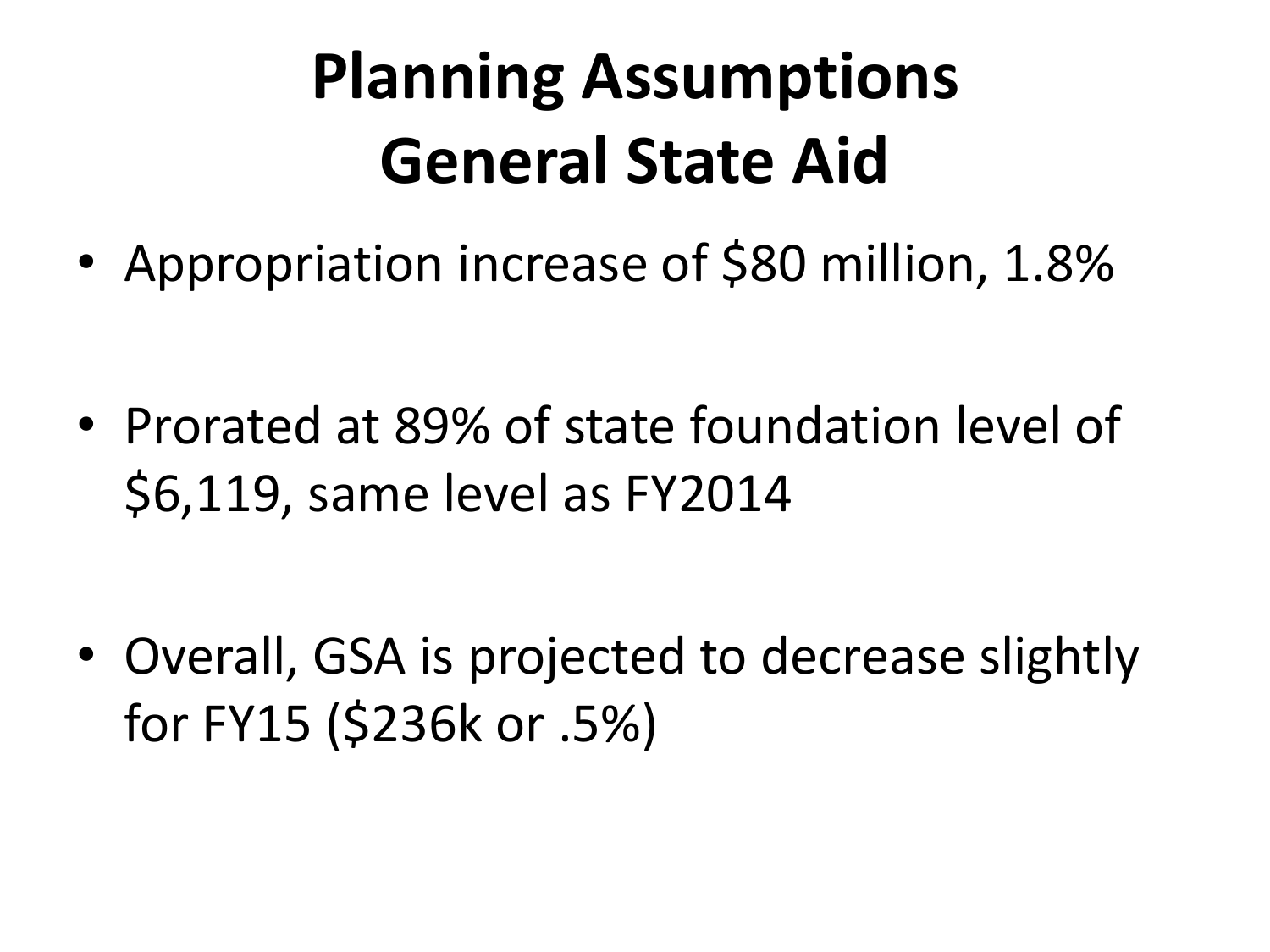## **Planning Assumptions Restricted State and Federal Reven**ues

- State funding for mandated categoricals (Special Ed, Transportation) basically flat
- Reduction in federal SIG funding (\$2.3 million)
- Other federal funding projected level
- Overall restricted grant funding, other than the SIG funding decrease, is projected to be level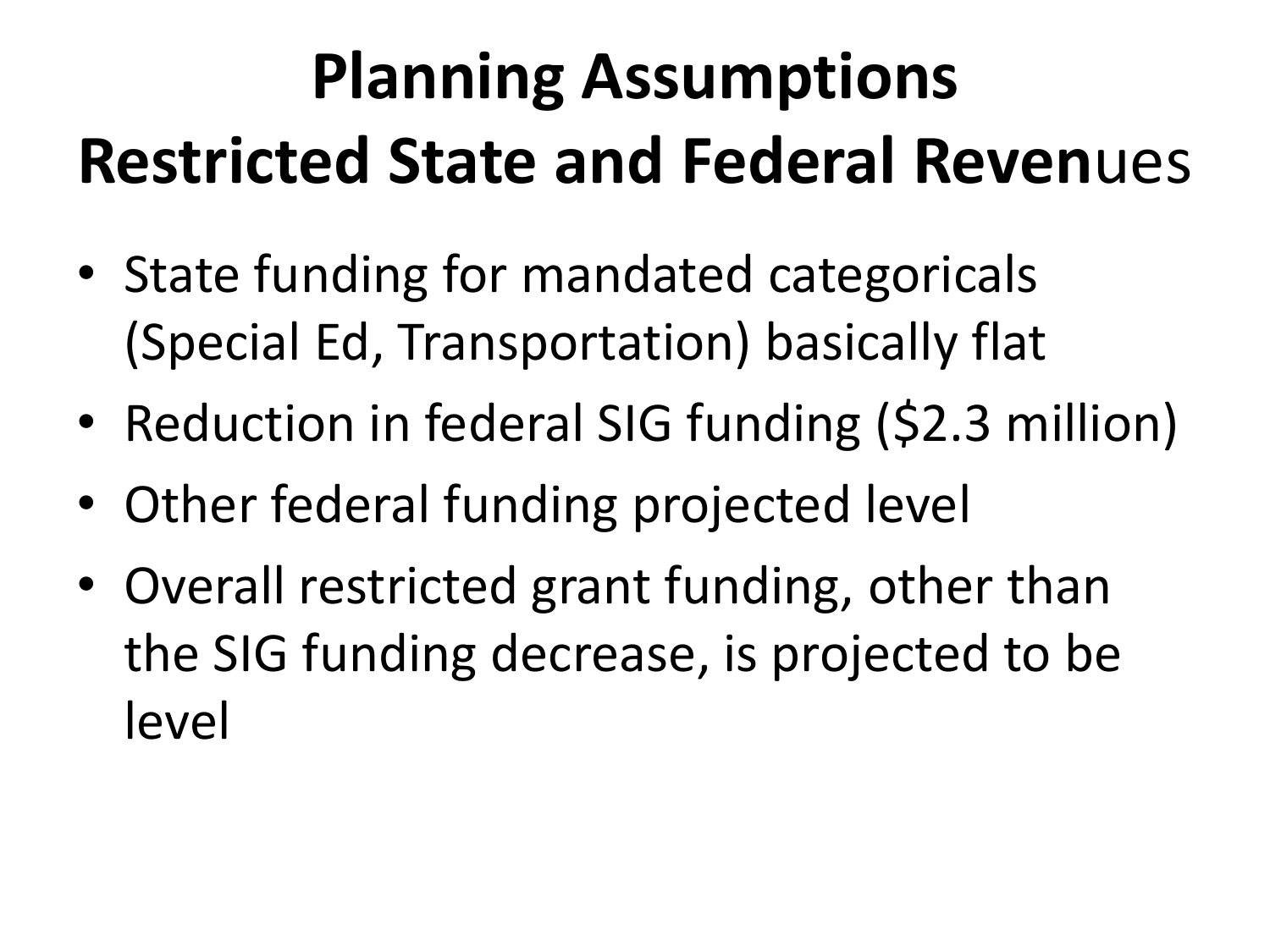### Key Expenditure Categories

• Salaries (62%) and Benefits (17%), totaling 79% of total expenditures

• Purchased Services -utilities, supplies, insurance, legal expenses (14%)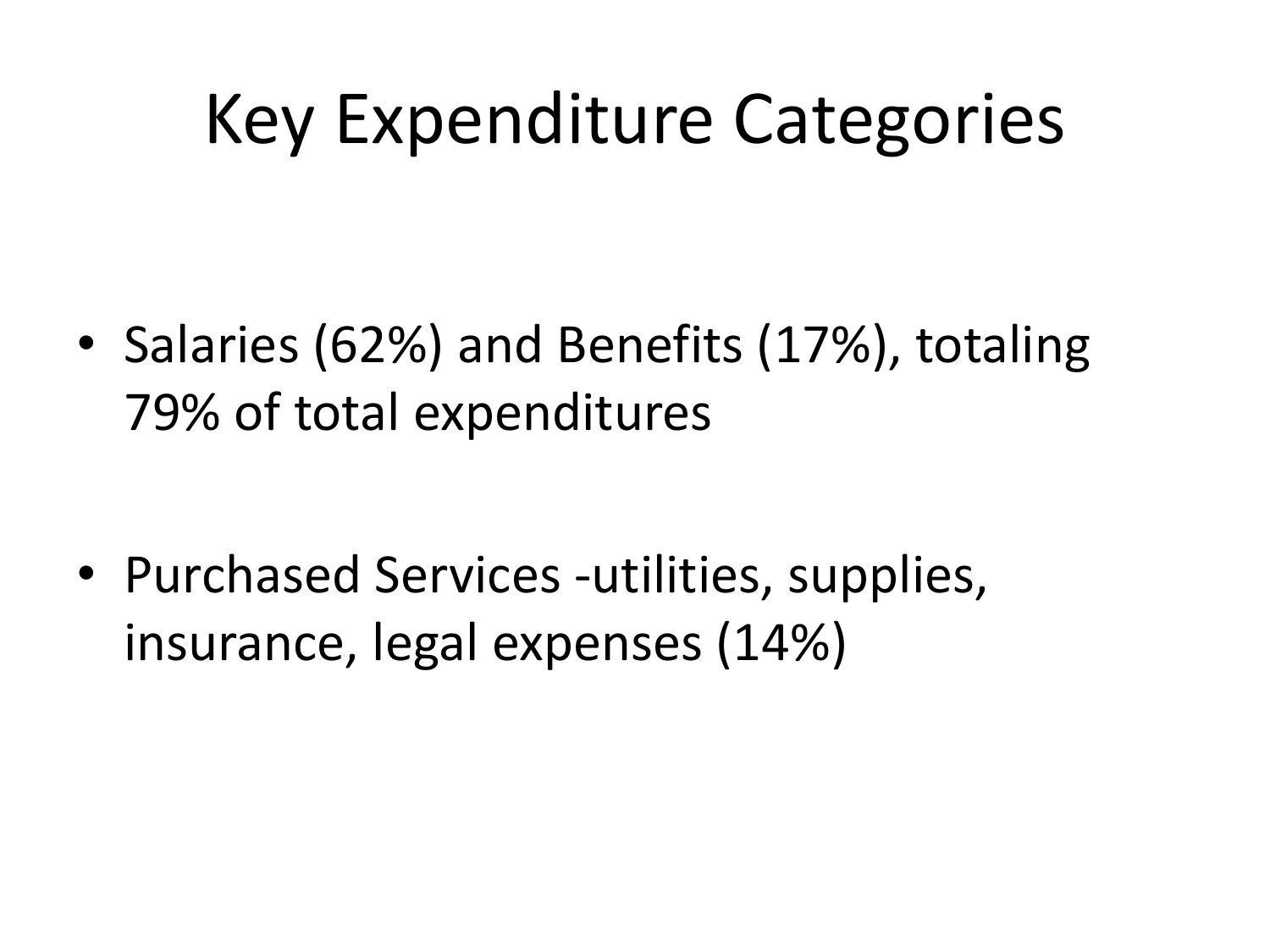### PEORIA PUBLIC SCHOOLS – DISTRICT 150 3-YEAR STAFFING TRENDS

|                                 |         |         |          | Change   |          |
|---------------------------------|---------|---------|----------|----------|----------|
|                                 | 7/18/12 | 7/10/13 | 07/16/14 | 12 to 14 | 13 to 14 |
| Cafeteria                       | 158     | 157     | 154      | (4)      | (3)      |
| Custodial/Maint.                | 155     | 157     | 166      | 11       | 9        |
| Subs                            | 247     | 241     | 227      | (20)     | (14)     |
| Paraprofessionals/Clerks        | 291     | 308     | 229      | (62)     | (79)     |
| Certified                       | 1,013   | 997     | 1,027    | 14       | 30       |
| Transportation                  | 214     | 217     | 228      | 14       | 11       |
| Security                        | 23      | 21      | 19       | (4)      | (2)      |
| Hourly/Part Time                | 233     | 267     | 296      | 63       | 29       |
| Administrators                  | 98      | 97      | 110      | 12       | 13       |
| <b>Home School Facilitators</b> | 4       | 3       | 3        | (1)      |          |
| <b>Total</b>                    | 2,436   | 2,465   | 2,459    | 23       | (6)      |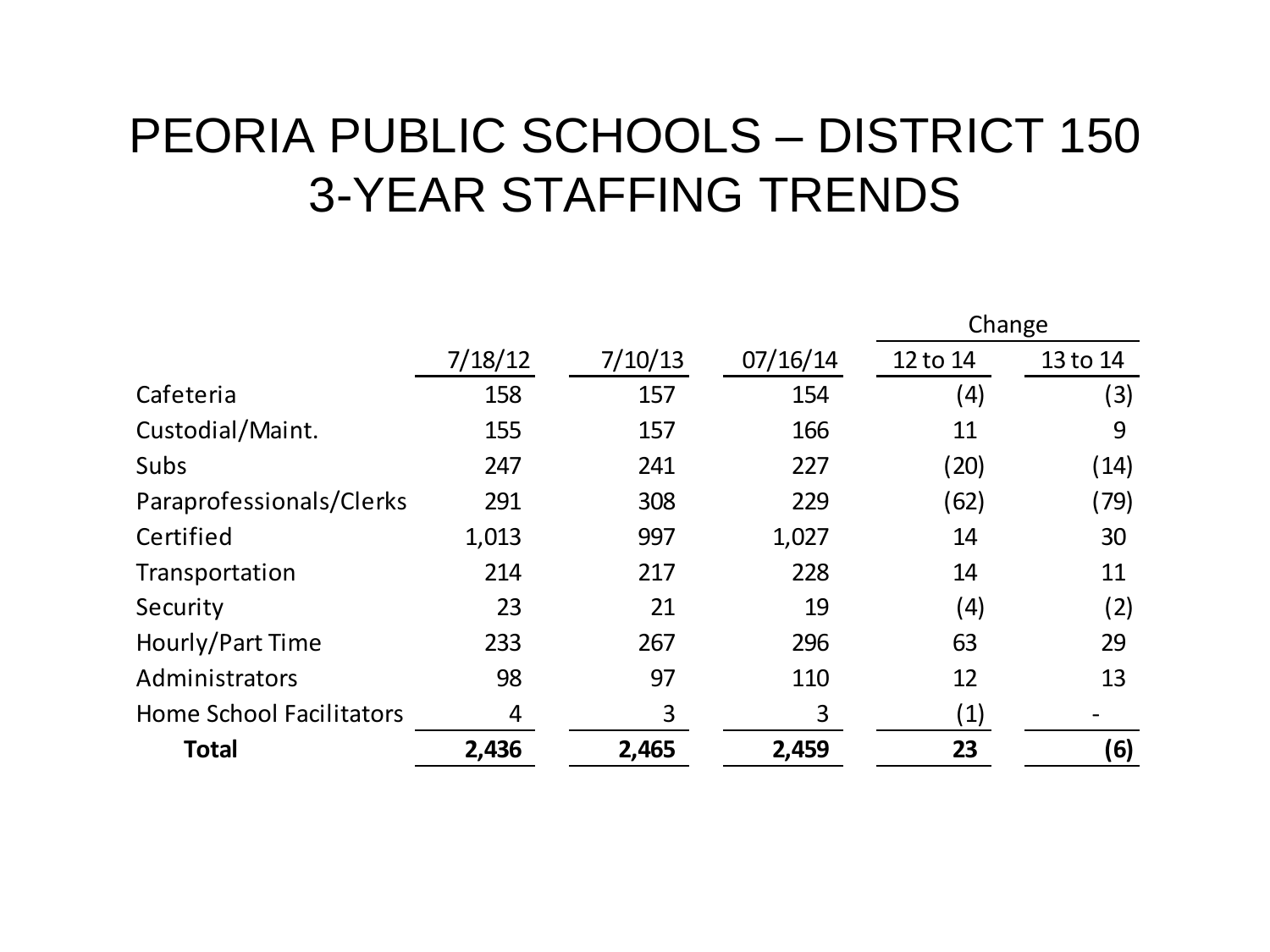## **Planning Assumptions Salaries and Benefits**

- Current FY15 employee headcount remains at prior year levels
- Negotiated and non-negotiated general salary increases up to 3% with overall increase in salary costs currently projected at 1.6%
- Budget savings from reduced health care and workers' compensation costs – pending audit
- Salary and benefit increases are modest in terms of staffing levels and market increases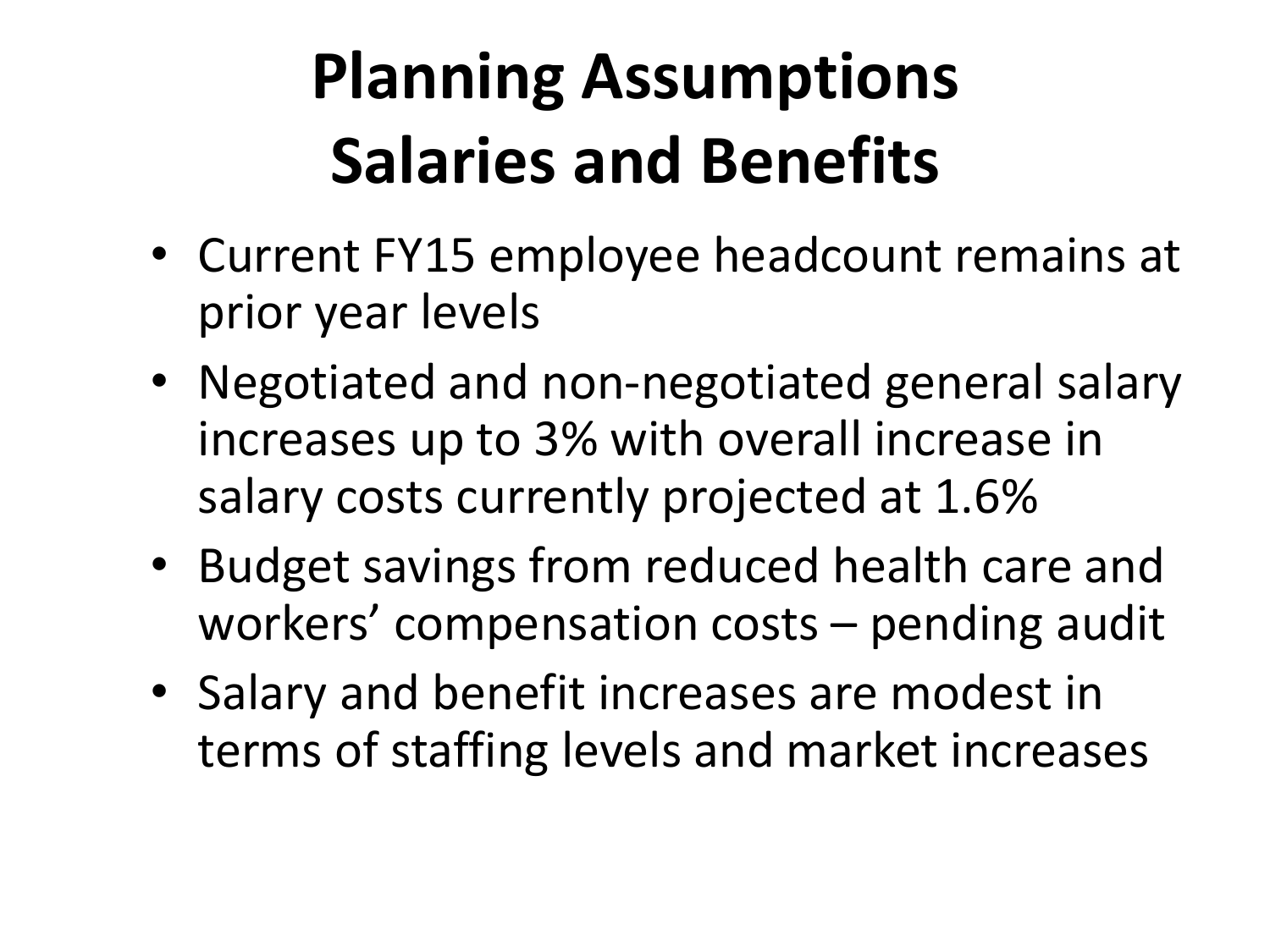## **Planning Assumptions Purchased Services**

- Utility costs expected to increase between 2.5% (electricity)and 5.5% (natural gas)
- Two schools with new air conditioning
- Increasing insurance costs (3.1%) and planned decreases in legal costs
- Energy efficiency work completed lighting upgrades
- Currently projecting level costs for Purchased Services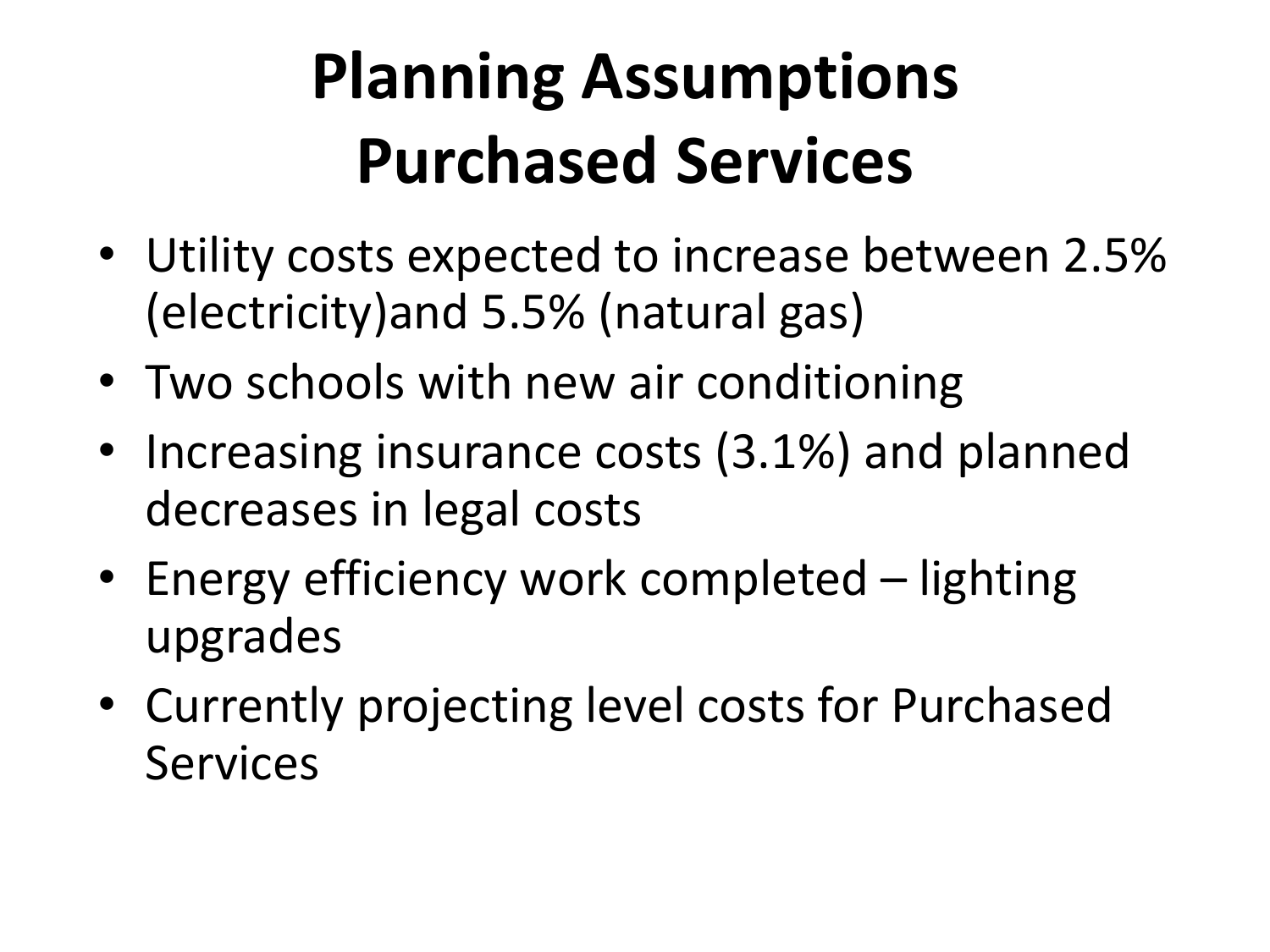### FY15 Budget Development Parameters

- Most revenue sources are stagnant at best
- Federal and state restricted grant funding is uncertain at this time
- Salaries and benefits will continue to increase and take an increasing share of the budget.
- Staffing counts are level and will continue to be reviewed and prioritized during the year
- Teaching and learning support will continue to be a high priority (e.g., classroom support, teacher development, instructional equipment, facility repair and improvements)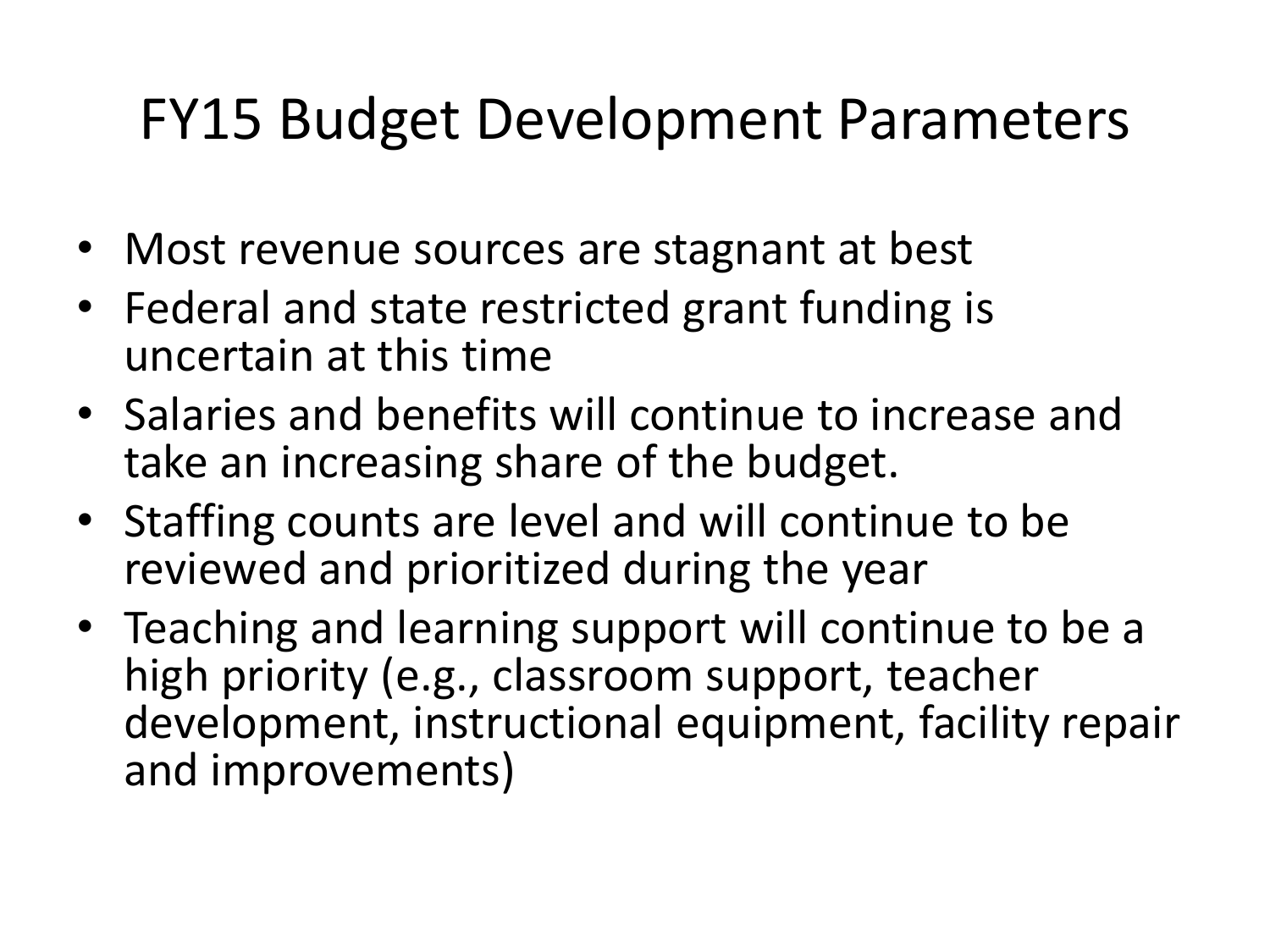### FY15 Budget Planning A Few Words About Capital Improvements

- While the physical condition of the schools continues to improve, many significant building needs remain
- 16 schools have air conditioning, 7 partially air conditioned, 4 have no air conditioning
- Continuing focus on student safety improvements (e.g., security entrances and cameras, fencing, improved lighting)
- Funding for Capital Outlay and facilities improvements is critical but will need to be reduced or alternate funding sources developed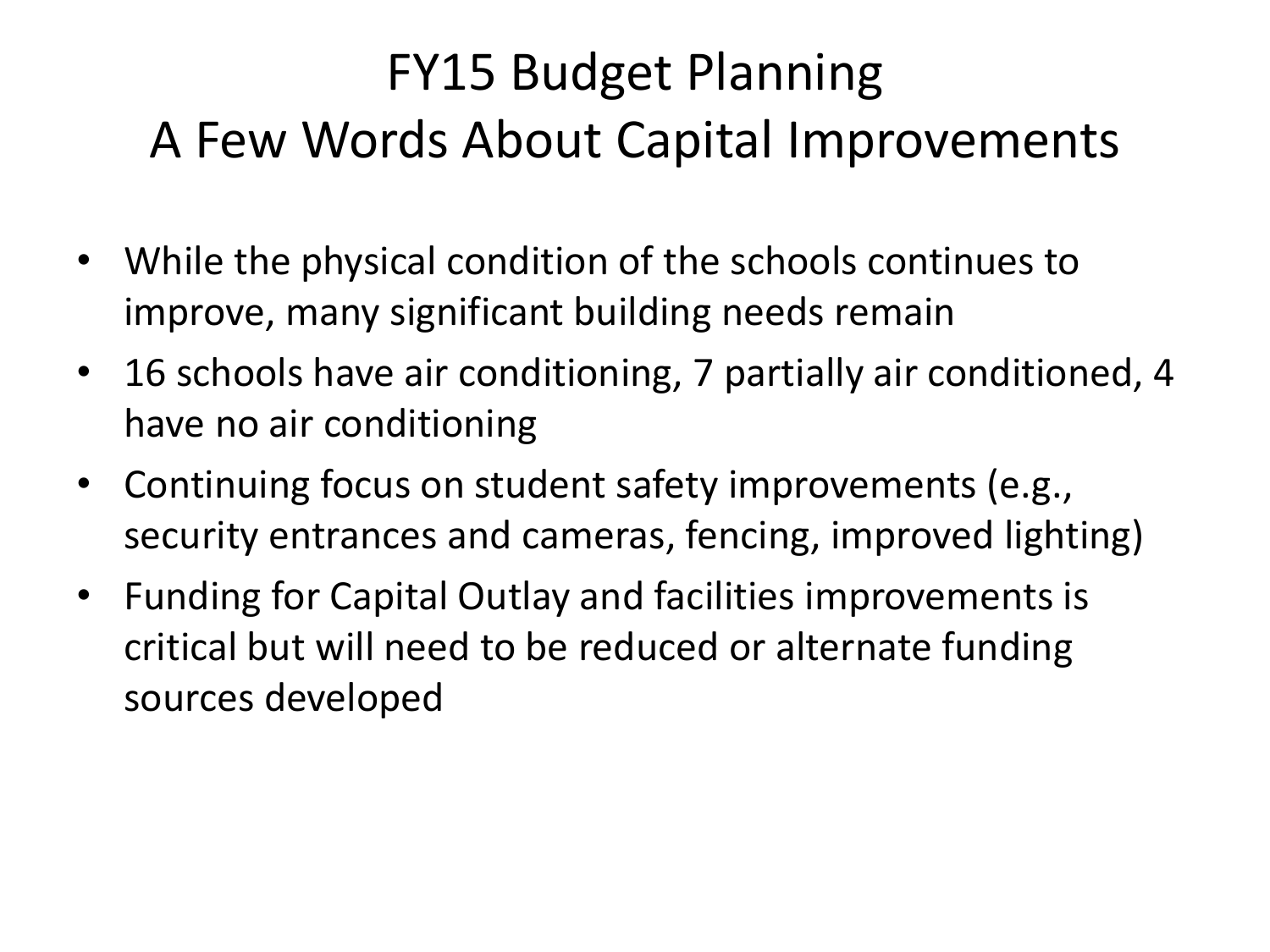

## Budget Planning Initiatives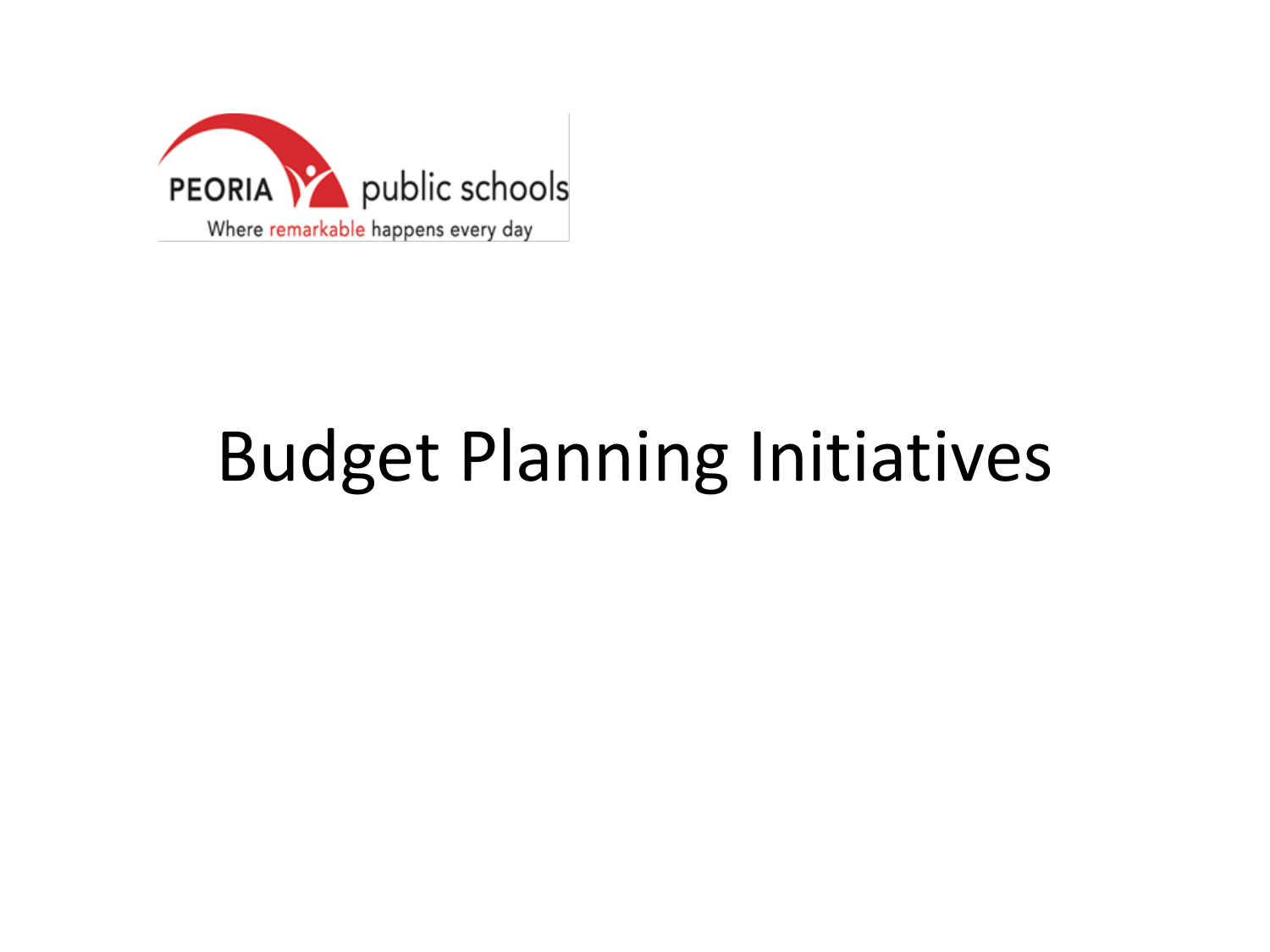### Overview

• What are the challenges for FY2015 and beyond

• Observations - how do we better position the district to address these challenges?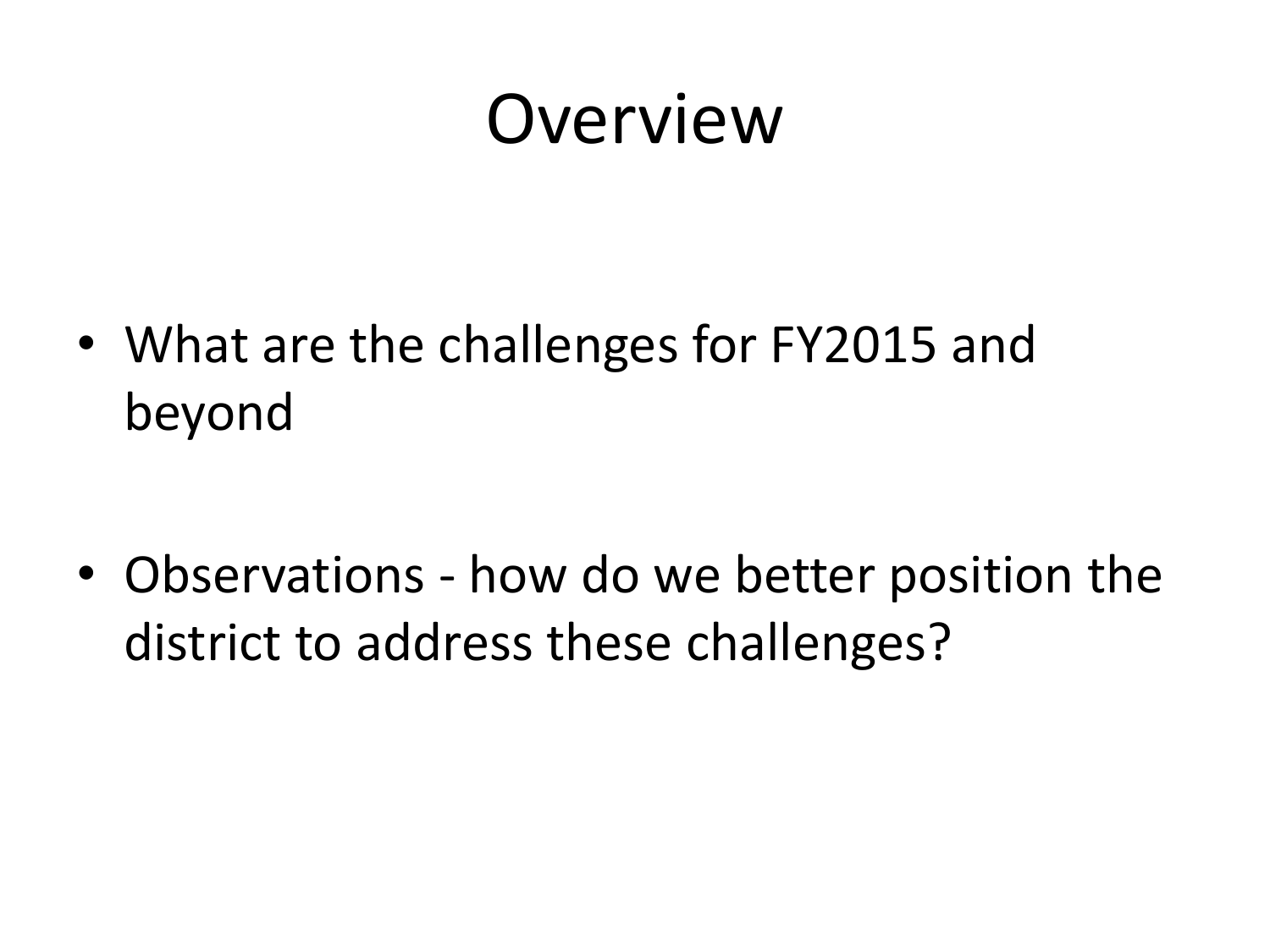#### FY2011 to FY2013 Audited and FY2014 Budgeted Revenues and Expenditures

|                  | Revenue       | Expenditures | Difference  |
|------------------|---------------|--------------|-------------|
| FY2011 Audit     | 166, 347, 100 | 157,013,843  | 9,333,257   |
| FY2012 Audit     | 165,614,644   | 162,969,927  | 2,644,717   |
| FY2013 Audit     | 165,041,449   | 165,390,644  | (349, 195)  |
| FY2011 to FY2013 | $-0.8%$       | 5.3%         |             |
| FY2014 Budget    | 165,872,139   | 171,657,083  | (5,784,944) |
| FY2011 to FY2014 | $-0.1%$       | 3.0%         |             |
| Average % Change |               |              |             |

Note: Includes Educational, Operations and Maintenance, Transportation and IMRF/SS funds.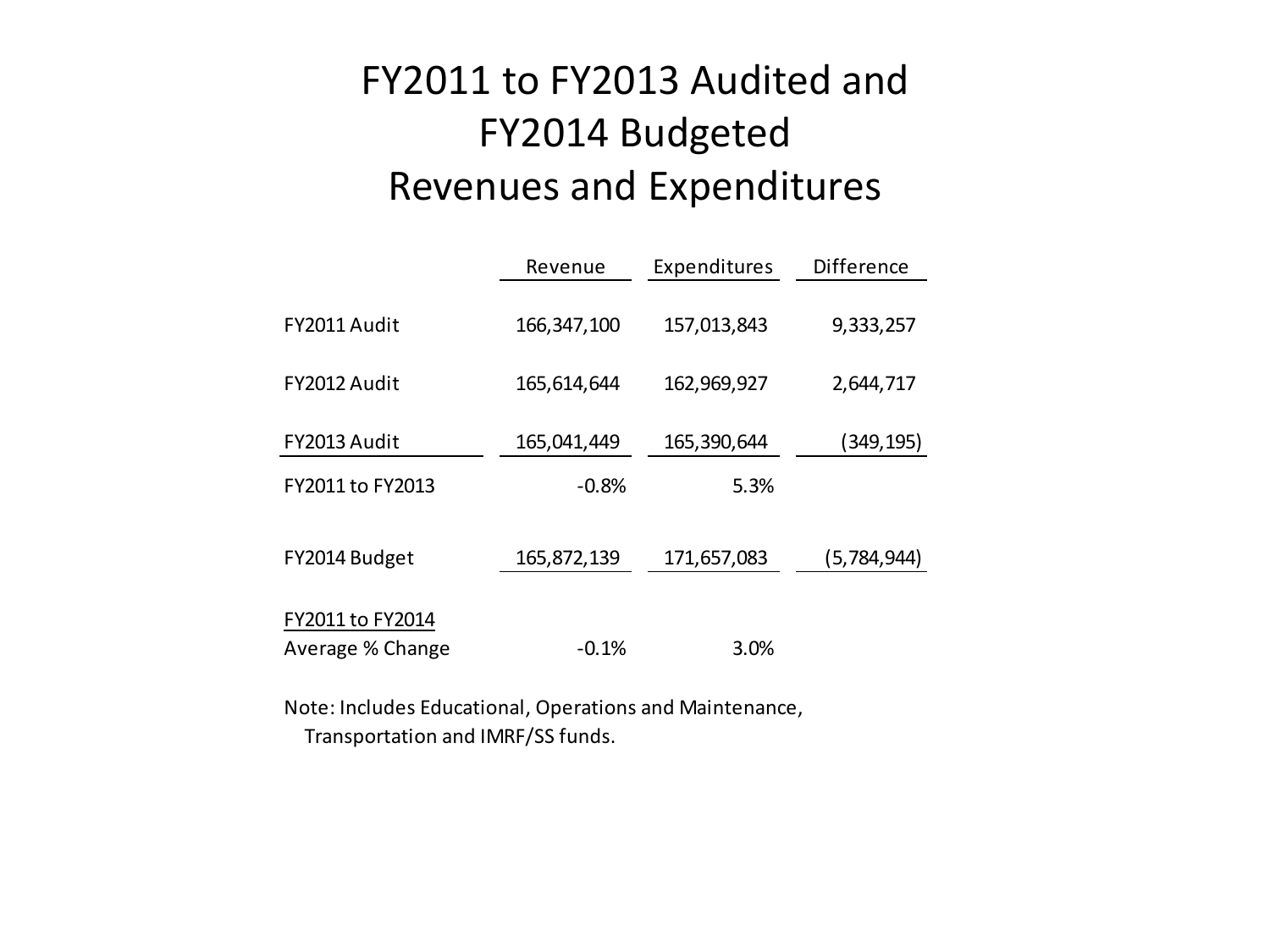## Financial Challenges FY2015 and Beyond

- Over the past 4 years, expenditures have increasingly exceeded revenues
	- Continuing trend of flat to slightly decreasing operating funds revenues
	- Modest expenditure increases averaging less that 3%
- Revenues
	- Local Tax Revenue stagnant EAVs and tax revenue likely will be the norm
	- State Funding
		- State revenue shortfalls/temporary income tax increase in question
		- GSA and categoricals funding challenges/prorations
		- Pension underfunded systems/possible pension shift
- Expenditures
	- Programmatic priorities require financial resources
	- Salaries for negotiated and non-negotiate employees must keep pace with the market
	- Increases in utilities and other costs
	- Staffing levels need to adjust to enrollment changes and program needs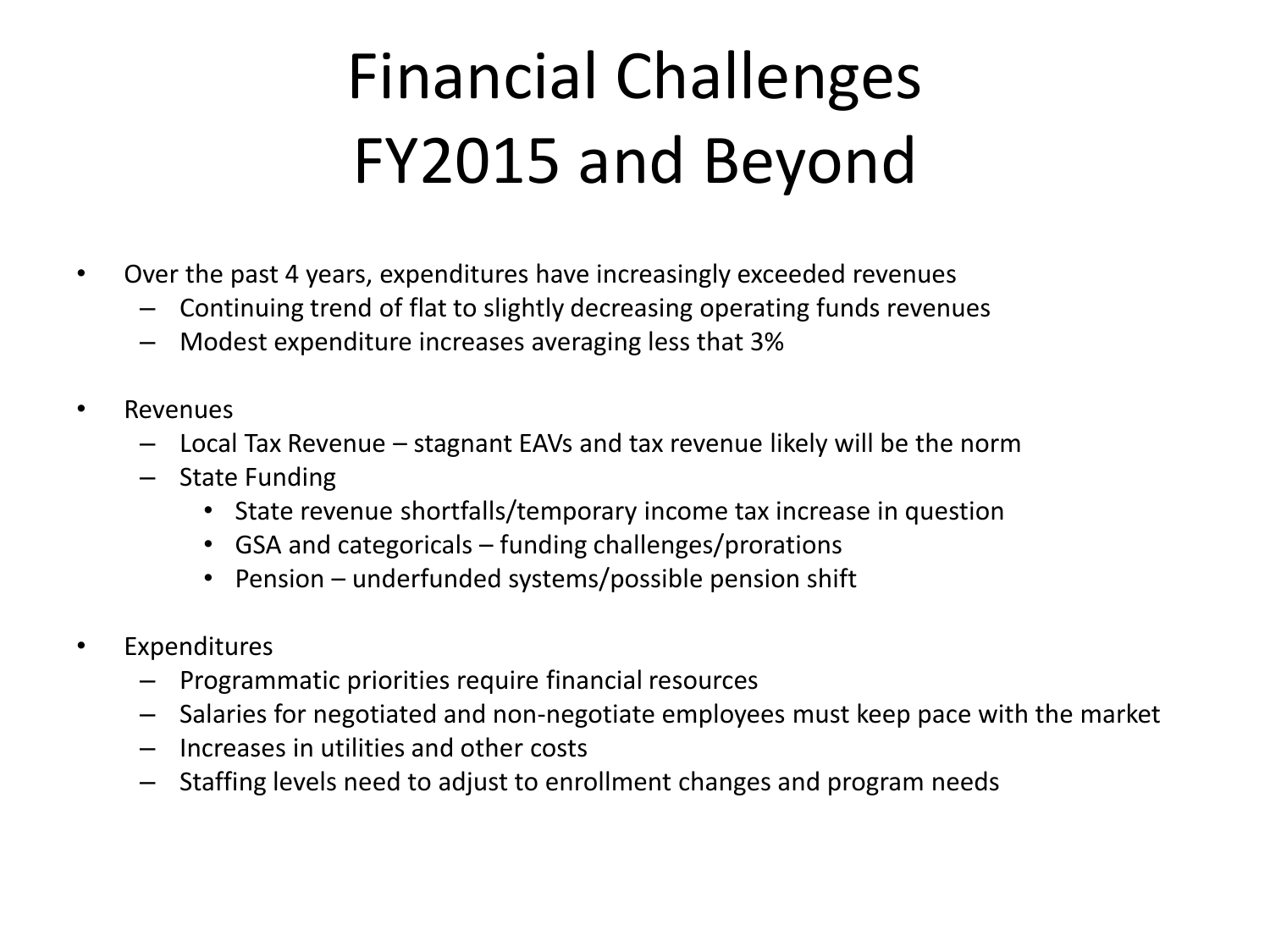### **How Do We Better Prepare for Our Financial Future Strategic Planning**

- Strategic goals, priorities and action steps should continue to be reached through consensus, be clear and actionable, and have appropriate performance measures
- Current and new district action steps must be clearly identified, prioritized, and supported
- Financial planning and budget development must be better integrated with instructional program planning
- Lesser district priorities must be assessed and evaluated for reduction or elimination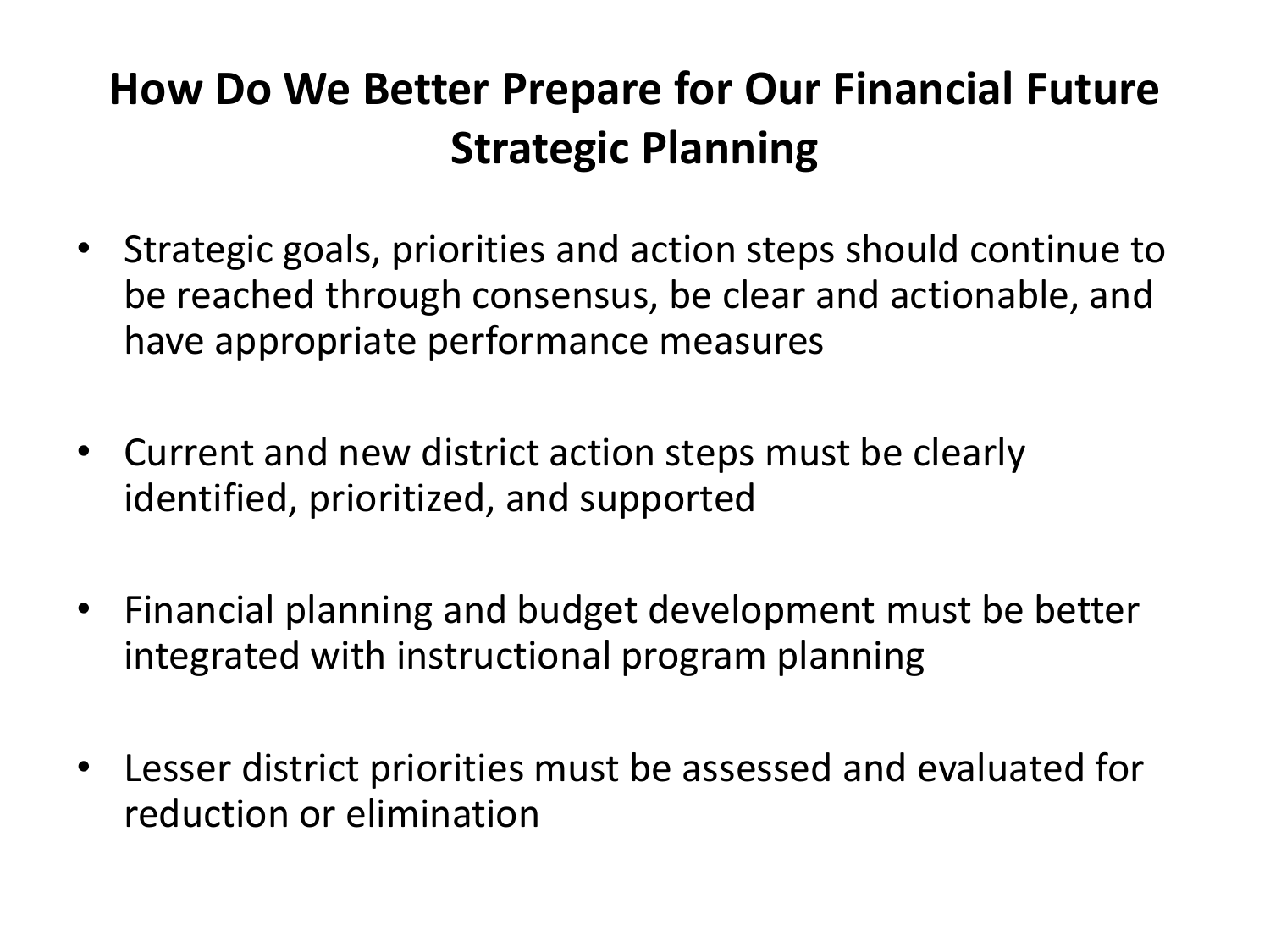### **How Do We Better Prepare for Our Financial Future Enhancing Revenue**

- There is a recognition that most revenue sources are beyond the control of the district (e.g., state funding, local taxes)
- All revenue sources must be further analyzed to maximize any improved revenue generation
- Efforts should be expanded to increase state, federal and private grant support and private and corporate giving
- Long-term funding for facilities improvements should be secured:
	- Health, Life, Safety Bonds
	- Revisit sales tax increase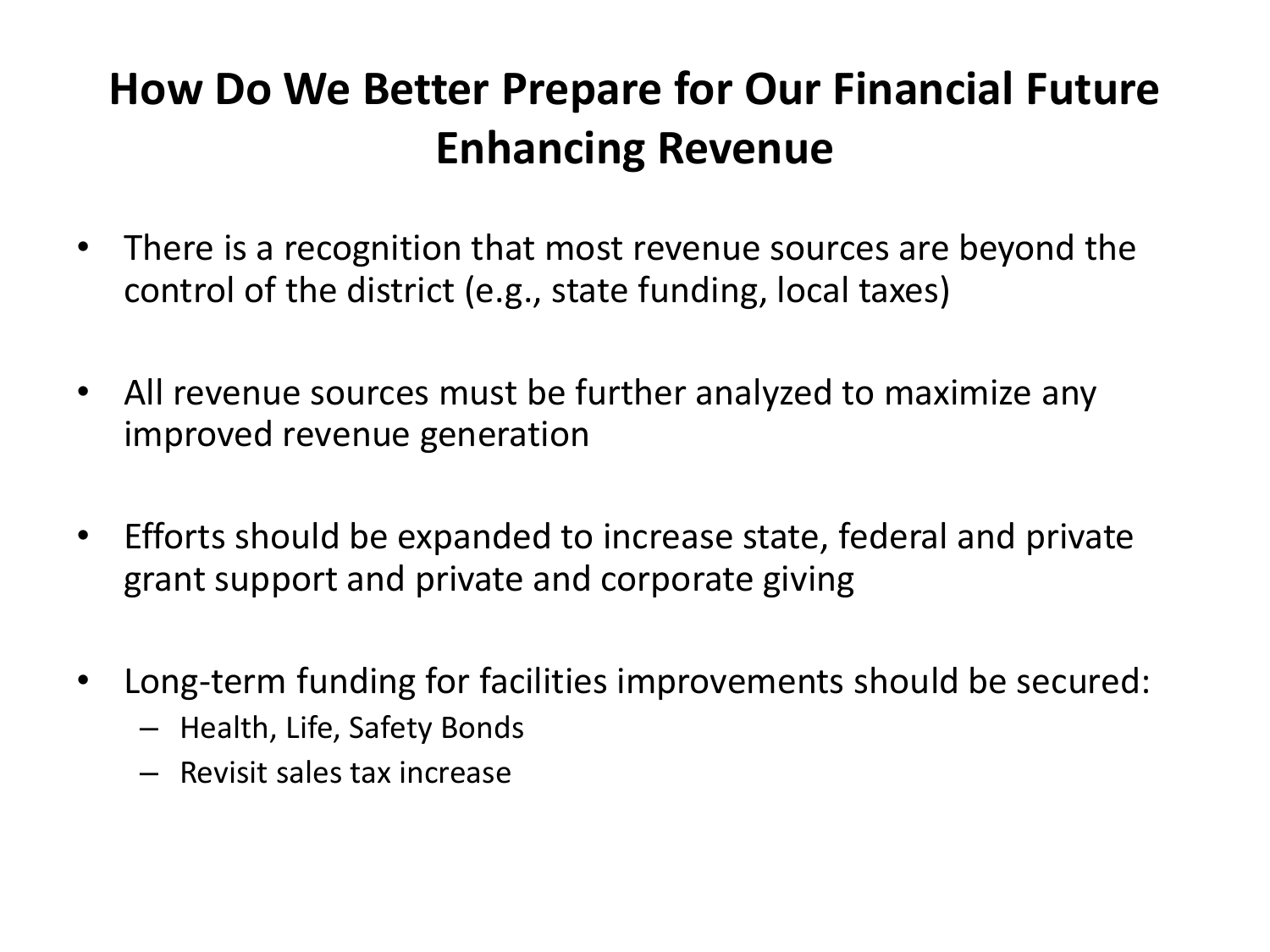### **How Do We Better Prepare for Our Financial Future Expenditure Controls**

- Staffing levels should be appropriate for high priority program needs and student enrollments
- Hiring processes and approval procedures should be reviewed, strengthened, and streamlined
- Staffing and program levels should be consistent with the adopted budget plan and mid-year changes should be minimal
- Finance should strengthen financial policies and procedures, improve communication and training, and monitor compliance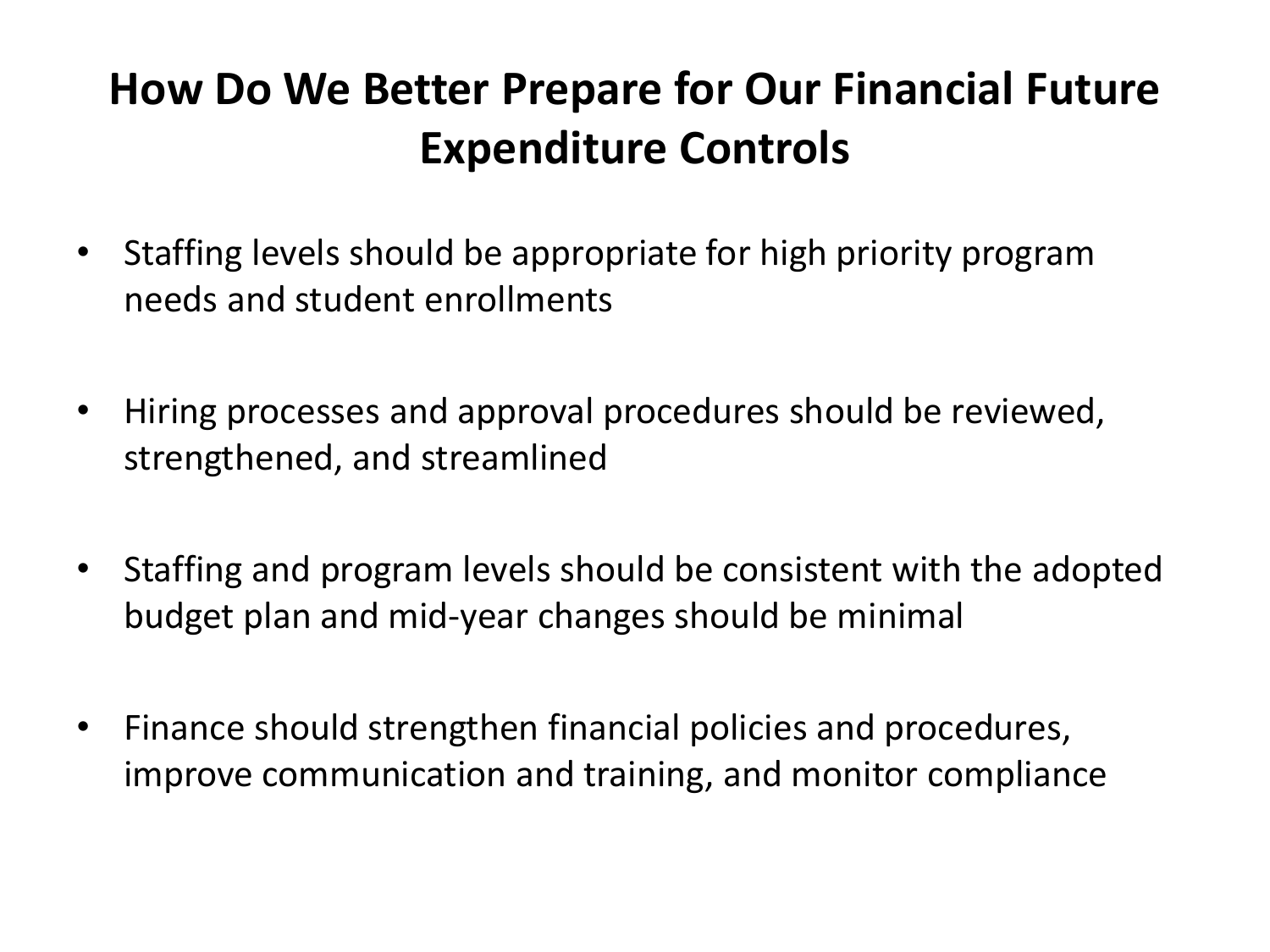### **How Do We Better Prepare for Our Financial Future Budget Controls**

- Budget planning, development, and assessment should be an inclusive and collaborative process among district administrators.
- District administrators should be involved in budget decisions and development and should be responsible for adherence to the approved budget plan.
- The responsibility for budgetary control and financial management should be delegated and assigned to program administrators.
- An annual budget planning cycle should be developed and adopted with planning beginning in the fall prior to the upcoming fiscal year